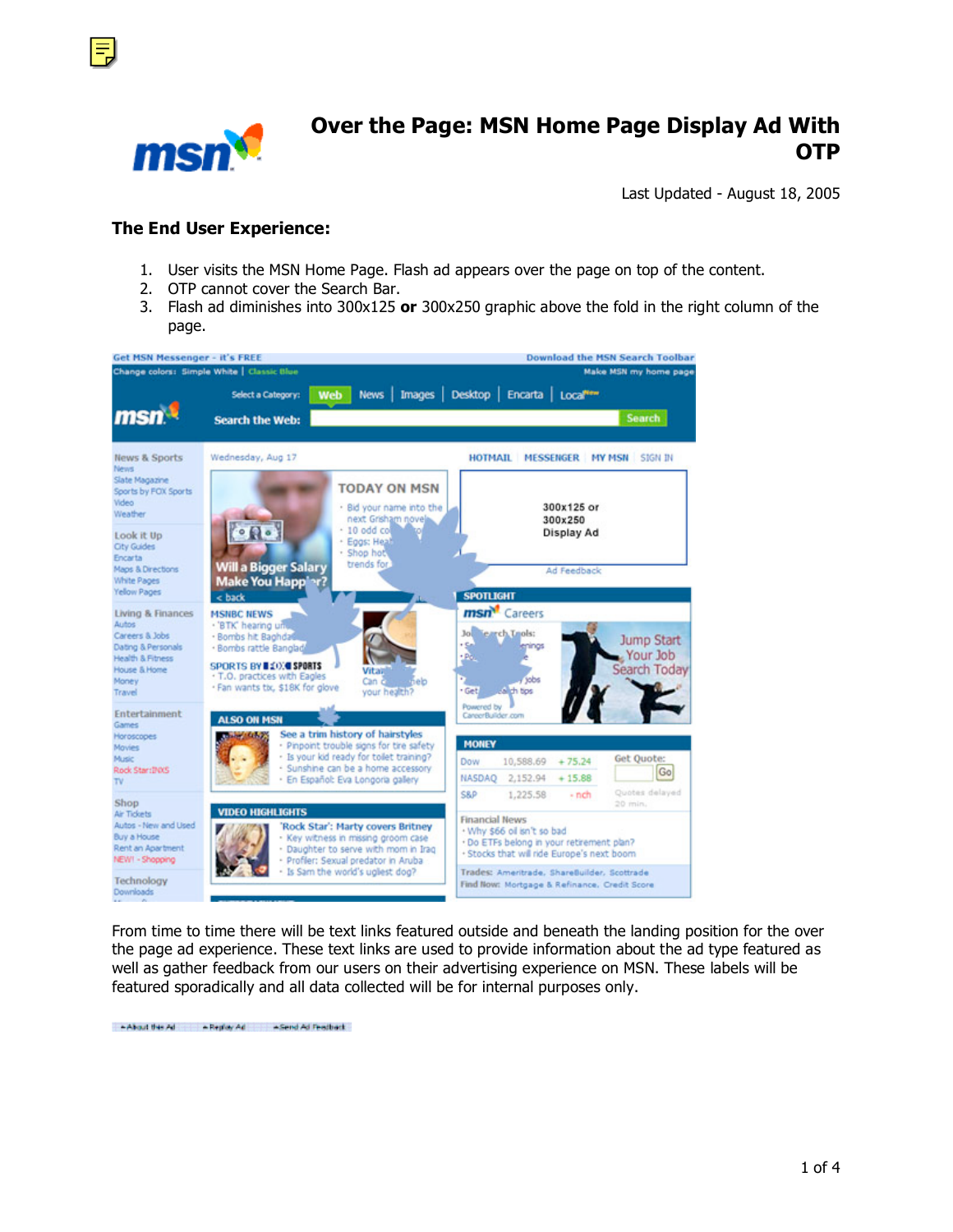

### **Rectangle: MSN Home Page 300x125 Flash Video**

Last Updated - August 22, 2005

### **The End User Experience:**

1. User visits the MSN.com home page.

2. The primary Flash ad (1) appears as a 300x125 rectangle. The rectangle renders on the page with a call to action to see a video clip. Once the user initiates the Flash video, the secondary Flash file (2) replaces the *primary* Flash file and starts to play the video. The Flash video must always be user initiated and no sound is allowed on the primary Flash asset.

1. The user should always have the option to control the entire video experience, i.e. stop, pause, mute.

2. The example above also includes information/ navigation tabs to provide more information. This is recommended.

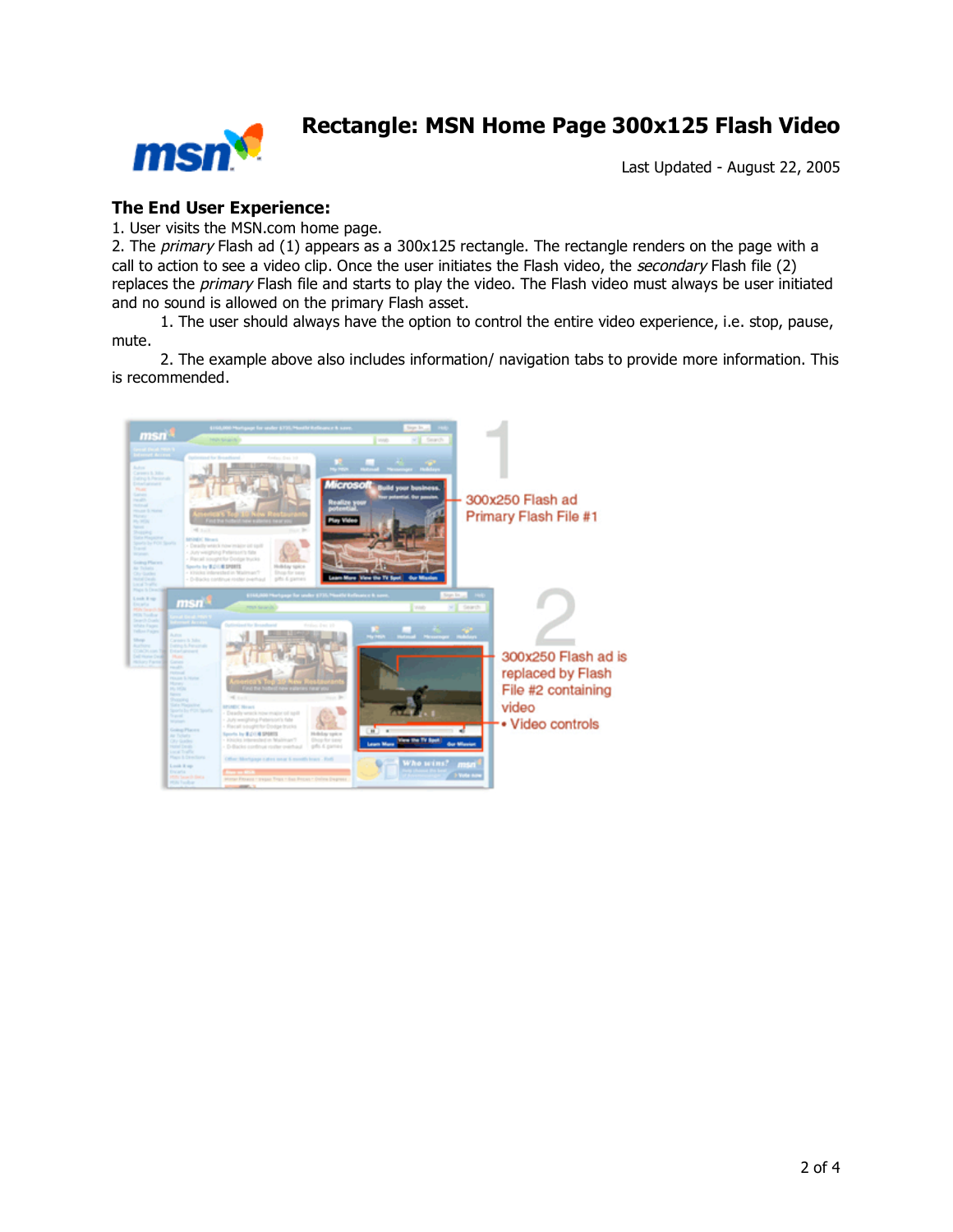## **Over the Page: MSN Home Page Peelback**



Last Updated - August 17, 2005

### **The End User Experience:**

- 1. The user visits the MSN Home Page. Upon page load, the user sees a "page peel" corner with light animation located in the top right corner of the page.
- 2. With soft animation, the page peel expands slightly to attract attention and then stops in the resting position with a call to action to open the full experience.
- 3. The user clicks to expand the ad and the page peel animates out from resting state to the full experience where the user has the option to click through to the client's site.
- 4. The user may close the ad at any time by clicking "close ad."
- 5. If user's PC does not meet criteria for Flash ad experience (as detailed below), they will receive no experience.